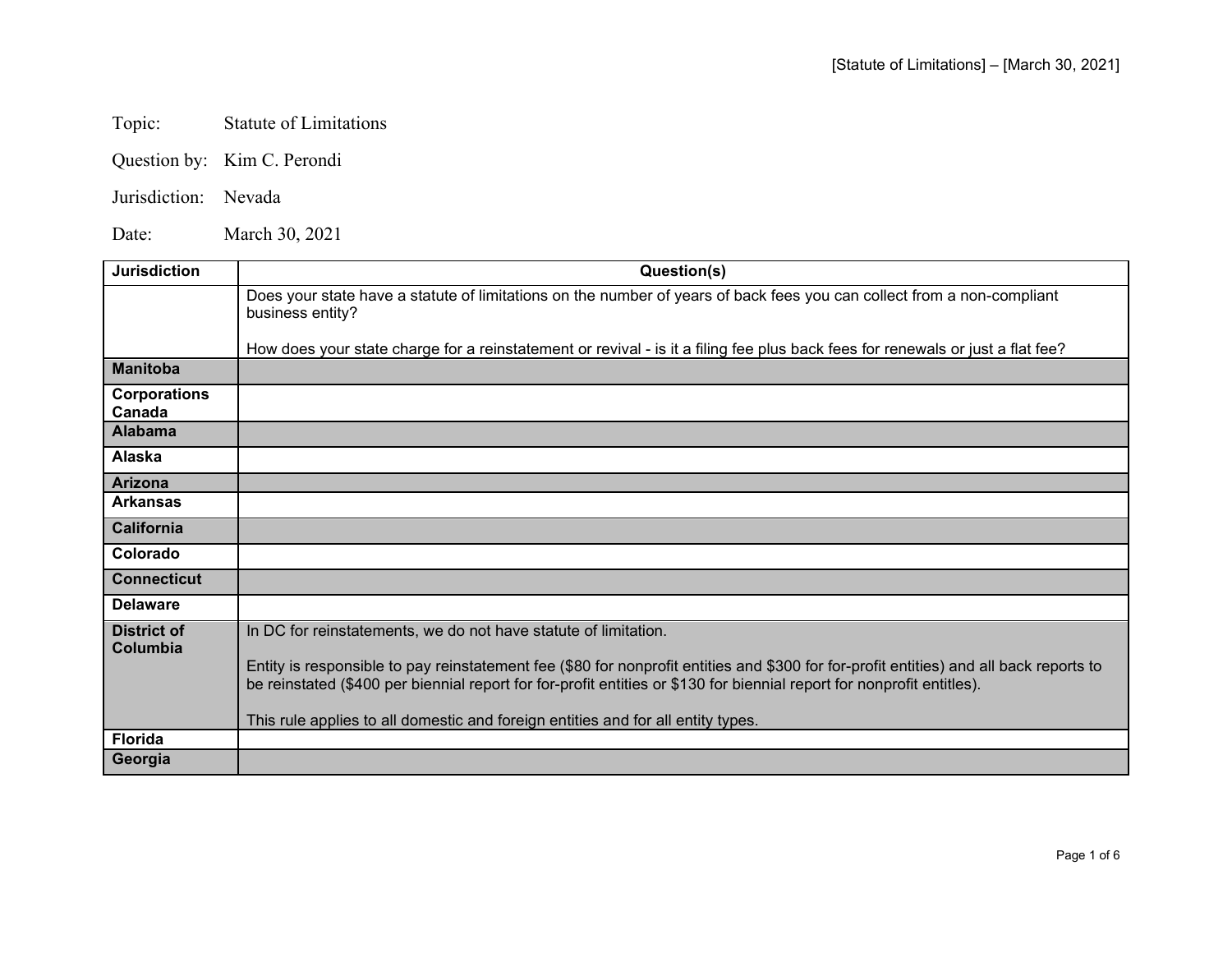| <b>Jurisdiction</b> | Question(s)                                                                                                                                                                                                                                                                                                                                                         |
|---------------------|---------------------------------------------------------------------------------------------------------------------------------------------------------------------------------------------------------------------------------------------------------------------------------------------------------------------------------------------------------------------|
|                     | Does your state have a statute of limitations on the number of years of back fees you can collect from a non-compliant<br>business entity?                                                                                                                                                                                                                          |
|                     | How does your state charge for a reinstatement or revival - is it a filing fee plus back fees for renewals or just a flat fee?                                                                                                                                                                                                                                      |
| <b>Hawaii</b>       | In Hawaii, after three years of delinquent annual reports, we administratively dissolve the entity and they have two years to file                                                                                                                                                                                                                                  |
|                     | for reinstatement.<br>The reinstatement application requires all delinquent annual reports, fees and tax clearance certificate from the Hawaii Tax                                                                                                                                                                                                                  |
|                     | Department to be filed. The reinstatement application fee is dependent on the entity type, the fee ranges from \$10 to \$25,                                                                                                                                                                                                                                        |
|                     | there is a penalty fee for late filing of annuals, \$10 per year and filing fee for each delinquent annual.                                                                                                                                                                                                                                                         |
| Idaho               |                                                                                                                                                                                                                                                                                                                                                                     |
| <b>Illinois</b>     |                                                                                                                                                                                                                                                                                                                                                                     |
| Indiana             | Indiana requires the business to pay the past due business entity reports and a \$30.00 reinstatement fee. In addition, the<br>business is required to include a certificate of clearance from Department of Revenue.                                                                                                                                               |
|                     | Businesses cannot reinstate if they have been administratively dissolved for more than 5 years.                                                                                                                                                                                                                                                                     |
| lowa                |                                                                                                                                                                                                                                                                                                                                                                     |
| <b>Kansas</b>       |                                                                                                                                                                                                                                                                                                                                                                     |
| Kentucky            |                                                                                                                                                                                                                                                                                                                                                                     |
| Louisiana           | Louisiana will reinstate a revoked Domestic Nonprofit Corporation or LLC and a Foreign Corporation or LLC, at any point in<br>time, there is no statute of limitations. The only issue that may arise, depending on the number of years the entity has been<br>revoked, is if the name is still ?available? and if a subsequent Name Change filing may be required. |
|                     | The entity would reinstate by filing the required reinstatement form from our office (along with a good standing certificate, in the<br>case of a foreign entity). We do not charge any back fees-- only the reinstatement fee (varies depending on entity type and<br>domestication) + the most current annual report fee, which is a set \$30.00 fee.             |
|                     | For Domestic Corporations, it is different. They can only reinstate within                                                                                                                                                                                                                                                                                          |
|                     | 5 years of their Administrative Termination date--after 5 years, they are not allowed to reinstate. Also, we do charge for annual<br>report back fees.                                                                                                                                                                                                              |
|                     | They would file the required Articles of Reinstatement form provided by our office, along with the most current annual report<br>due. We charge the domestic corporation reinstatement fee of $$75.00 + $30.00$ for current annual report + $$*30.00/year$ for<br>EACH MISSED annual report* (obviously, 5 years being the cap).                                    |
| <b>Maine</b>        |                                                                                                                                                                                                                                                                                                                                                                     |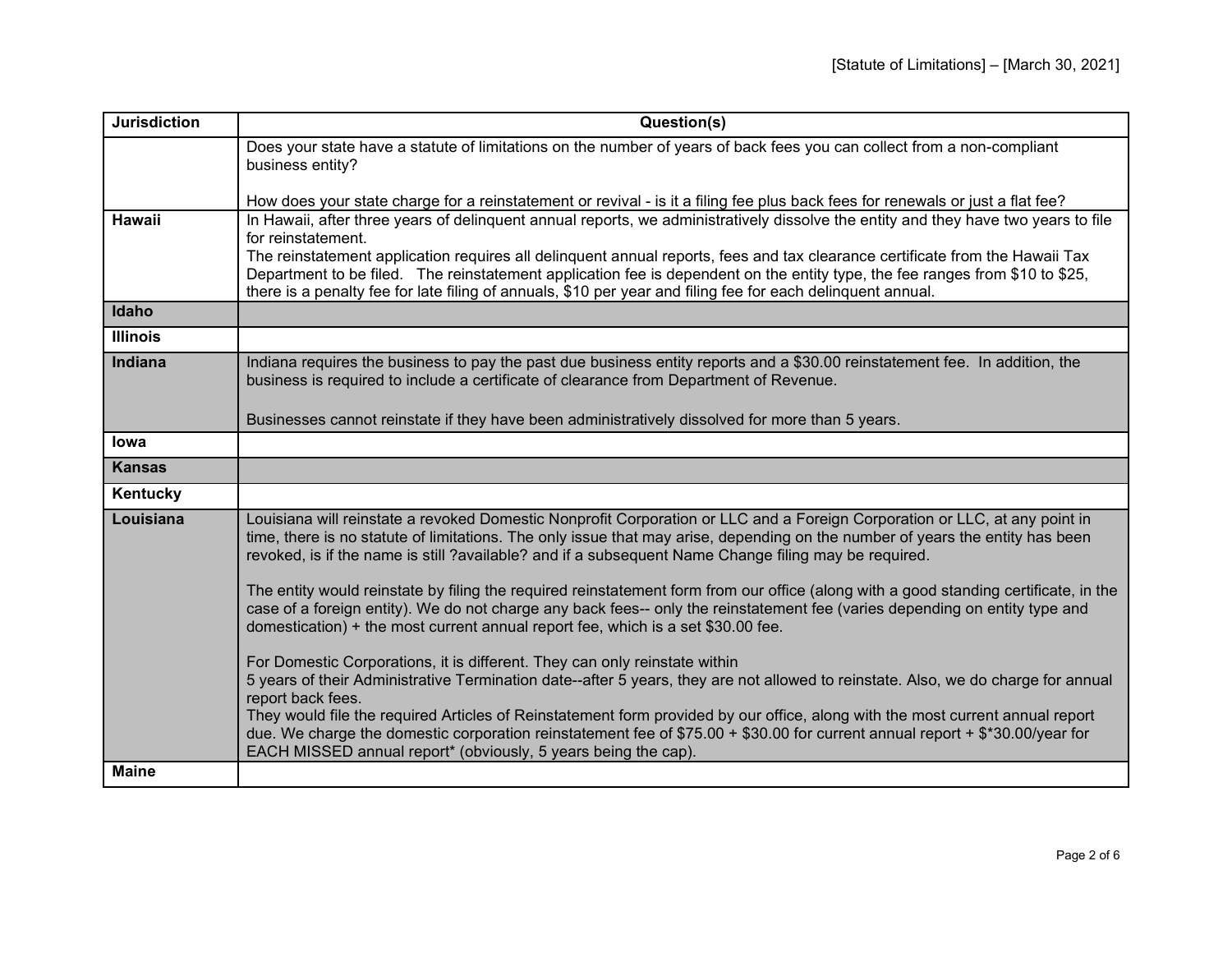| <b>Jurisdiction</b>  | Question(s)                                                                                                                                                                                                                                                                                                                                                                                                                                    |
|----------------------|------------------------------------------------------------------------------------------------------------------------------------------------------------------------------------------------------------------------------------------------------------------------------------------------------------------------------------------------------------------------------------------------------------------------------------------------|
|                      | Does your state have a statute of limitations on the number of years of back fees you can collect from a non-compliant<br>business entity?                                                                                                                                                                                                                                                                                                     |
|                      |                                                                                                                                                                                                                                                                                                                                                                                                                                                |
|                      | How does your state charge for a reinstatement or revival - is it a filing fee plus back fees for renewals or just a flat fee?                                                                                                                                                                                                                                                                                                                 |
| <b>Maryland</b>      | In Maryland, if an entity wishes to revive/reinstate/etc., they first are required to file *all *past due Annual Reports and fees (no<br>statute of limitations). For the vast majority of entity types, the Annual Report filing fee is \$300, although for some types of<br>organizations, including non-stock corporations, there is no fee.                                                                                                |
|                      | If any business owns, leases, or uses personal property, they also need to submit a Personal Property Return along with each<br>Annual Report. Our Department assesses that personal property, and certifies the values to local jurisdictions to issue tax bills.<br>Domestic entities reporting personal property need to obtain a tax clearance certificate from those local jurisdictions before<br>reviving, but foreign entities do not. |
|                      | The Articles of Revival need to be submitted (along with the tax clearance certificate if applicable), which cost \$100 (plus an<br>additional \$50 or \$425 depending on the expedited option chosen).                                                                                                                                                                                                                                        |
| <b>Massachusetts</b> | In Massachusetts, both foreign and domestic corporations must file the last ten (10) years of annual reports. Therefore, if the<br>entity owes more than 10 years, they pay just the most recent 10 owed.                                                                                                                                                                                                                                      |
|                      | LLCs, LPs, and LLPs must file ALL annual reports due in order to be in good standing.                                                                                                                                                                                                                                                                                                                                                          |
|                      | Trusts must file the last five (5) years of annual reports to be in good standing.                                                                                                                                                                                                                                                                                                                                                             |
| <b>Michigan</b>      |                                                                                                                                                                                                                                                                                                                                                                                                                                                |
| <b>Minnesota</b>     | Minnesota collects only one year's fee for a reinstatement, regardless of how long the entity has been delinquent in filing the<br>annual renewals (which in our state, for domestic entities, have no cost to the filer if filed on time)                                                                                                                                                                                                     |
| <b>Mississippi</b>   |                                                                                                                                                                                                                                                                                                                                                                                                                                                |
| <b>Missouri</b>      |                                                                                                                                                                                                                                                                                                                                                                                                                                                |
| <b>Montana</b>       |                                                                                                                                                                                                                                                                                                                                                                                                                                                |
| <b>Nebraska</b>      |                                                                                                                                                                                                                                                                                                                                                                                                                                                |
| <b>Nevada</b>        |                                                                                                                                                                                                                                                                                                                                                                                                                                                |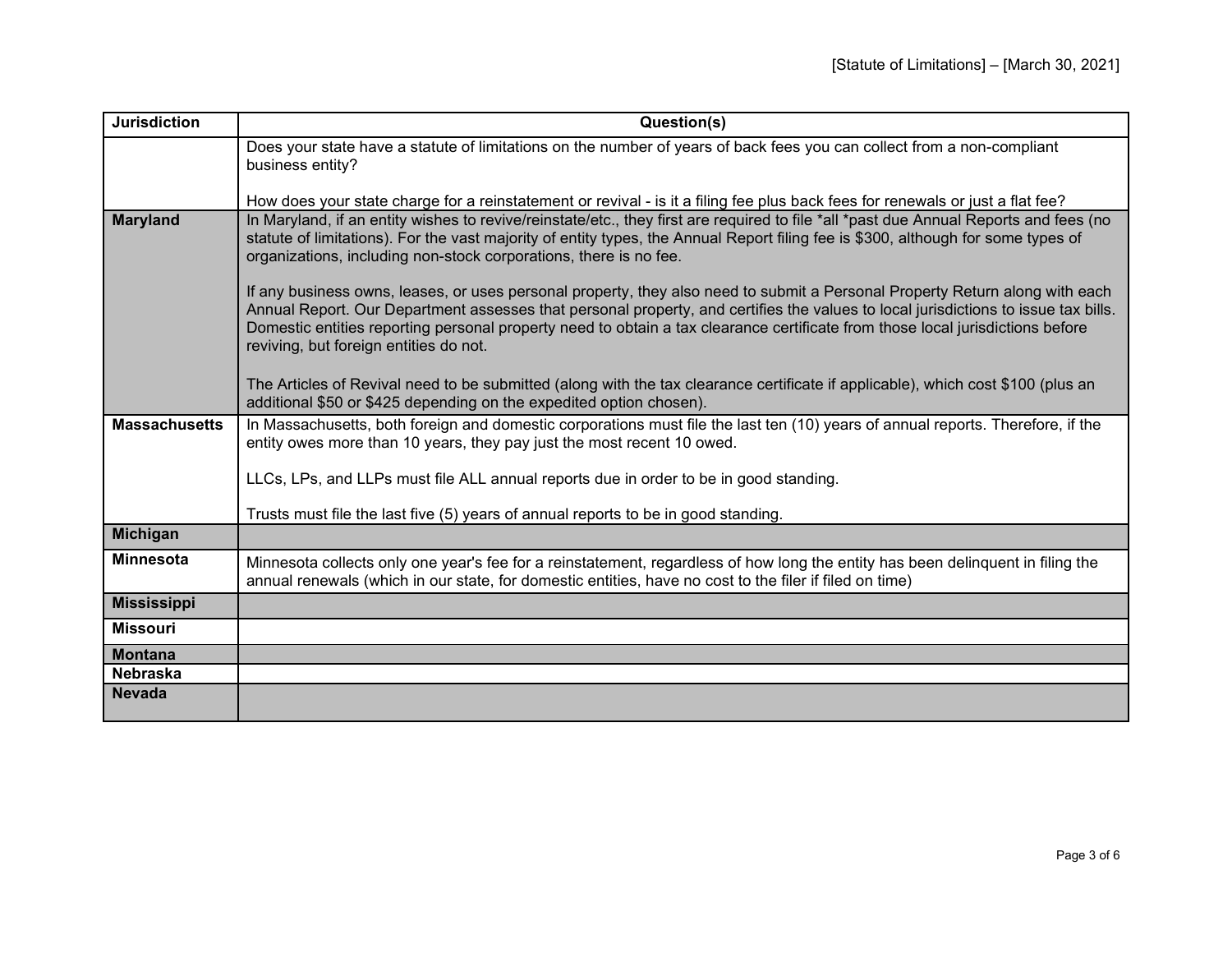| <b>Jurisdiction</b>   | Question(s)                                                                                                                                                                                             |
|-----------------------|---------------------------------------------------------------------------------------------------------------------------------------------------------------------------------------------------------|
|                       | Does your state have a statute of limitations on the number of years of back fees you can collect from a non-compliant                                                                                  |
|                       | business entity?                                                                                                                                                                                        |
|                       | How does your state charge for a reinstatement or revival - is it a filing fee plus back fees for renewals or just a flat fee?                                                                          |
| <b>New Hampshire</b>  | New Hampshire has no statute of limitations on reinstatement. In addition, NH does not assess financial penalties for entities                                                                          |
|                       | that may have transacted business in the State without authority.                                                                                                                                       |
|                       | If less than 3 years have passed since administrative suspension or dissolution, New Hampshire requires the business to pay                                                                             |
|                       | the past due business entity reports and a \$135.00 reinstatement fee. In addition, the business is required to include a                                                                               |
|                       | certificate of clearance from Department of Revenue.                                                                                                                                                    |
|                       | If more than 3 years have passed since administrative action, New Hampshire requires the business to pay the past due                                                                                   |
|                       | business entity reports and a \$500.00 late reinstatement fee. In addition, the business is required to include a certificate of                                                                        |
|                       | clearance from Department of Revenue (DRA) and Dept. of Employment Security (DES).                                                                                                                      |
| <b>New Jersey</b>     |                                                                                                                                                                                                         |
| <b>New Mexico</b>     |                                                                                                                                                                                                         |
| <b>New York</b>       |                                                                                                                                                                                                         |
|                       |                                                                                                                                                                                                         |
| <b>North Carolina</b> | North Carolina reinstates a domestic entity when all grounds for administrative dissolution have been satisfied and they file an<br>application for reinstatement following administrative dissolution. |
|                       | They are required to provide all fees due up to the point of reinstatement and the reinstatement is effective on the date of the<br>administrative dissolution.                                         |
|                       |                                                                                                                                                                                                         |
|                       | Foreign entities which are administratively revoked, if revoked for failure to file an annual report timely they are required to                                                                        |
|                       | obtain a new Certificate of Authority and provide one updated annual report and pay the filing fees for these two documents.                                                                            |
|                       | There is no time limit for a reinstatement; however, the name will be available for use after 5 years.                                                                                                  |
| <b>North Dakota</b>   |                                                                                                                                                                                                         |
| Ohio                  | In Ohio, the law varies by entity types. We do not have annual reports, but we do have biennial reports for LLPs and                                                                                    |
|                       | professional associations. A LLP can only reinstate within 2 years of the cancellation - they pay the \$25 reinstatement fee plus                                                                       |
|                       | file the \$25 biennial report missed. There is no limitation on number of years a professional association is able to reinstate, but                                                                    |
|                       | they must pay the \$25 reinstatement and the fee and biennial report for each year missed (\$25/report).                                                                                                |
| <b>Oklahoma</b>       |                                                                                                                                                                                                         |
| Oregon                |                                                                                                                                                                                                         |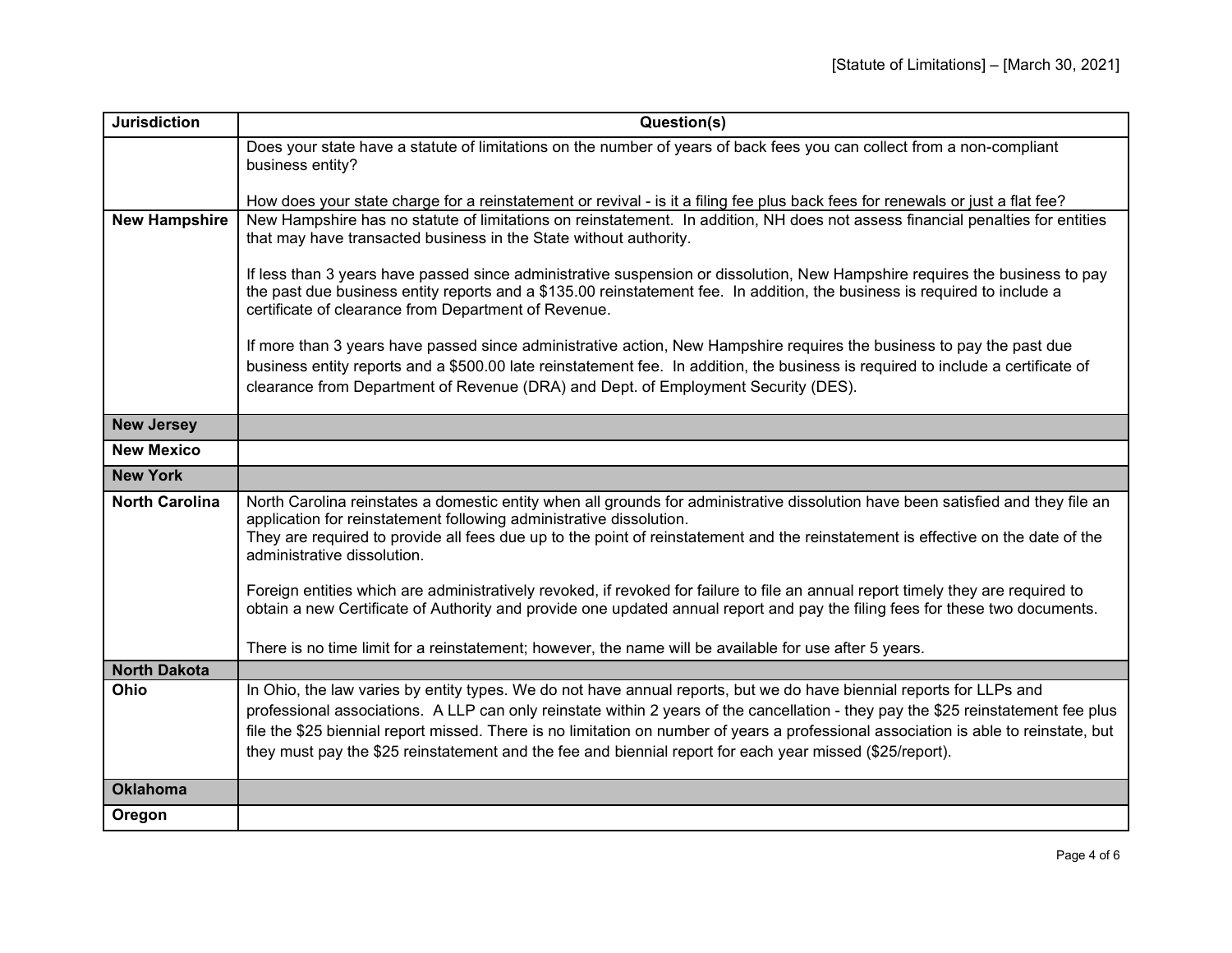| <b>Jurisdiction</b>   | Question(s)                                                                                                                                                                    |
|-----------------------|--------------------------------------------------------------------------------------------------------------------------------------------------------------------------------|
|                       | Does your state have a statute of limitations on the number of years of back fees you can collect from a non-compliant<br>business entity?                                     |
|                       | How does your state charge for a reinstatement or revival - is it a filing fee plus back fees for renewals or just a flat fee?                                                 |
| Pennsylvania          |                                                                                                                                                                                |
| <b>Rhode Island</b>   |                                                                                                                                                                                |
| <b>South Carolina</b> |                                                                                                                                                                                |
| <b>South Dakota</b>   |                                                                                                                                                                                |
| <b>Tennessee</b>      |                                                                                                                                                                                |
| <b>Texas</b>          |                                                                                                                                                                                |
| <b>Utah</b>           |                                                                                                                                                                                |
| Vermont               |                                                                                                                                                                                |
| Virginia              |                                                                                                                                                                                |
| Washington            | In Washington State we have a 5 year limit on being able to reinstate. Any administrative dissolution/termination that reaches<br>five years cannot be brought back to active. |
|                       | If the administrative dissolution/termination is within 5 years, then a \$140 penalty is assessed, plus the \$60 per year of missing<br>annual report fees.                    |
|                       | Voluntary dissolution or voluntary termination has 120 days to file a revocation of the dissolution. If beyond the 120 days the<br>entity cannot be brought back to active.    |
| <b>West Virginia</b>  |                                                                                                                                                                                |
| <b>Wisconsin</b>      |                                                                                                                                                                                |
| Wyoming               |                                                                                                                                                                                |

## **Additional comments:**

## **Full text of email:**

Good afternoon -